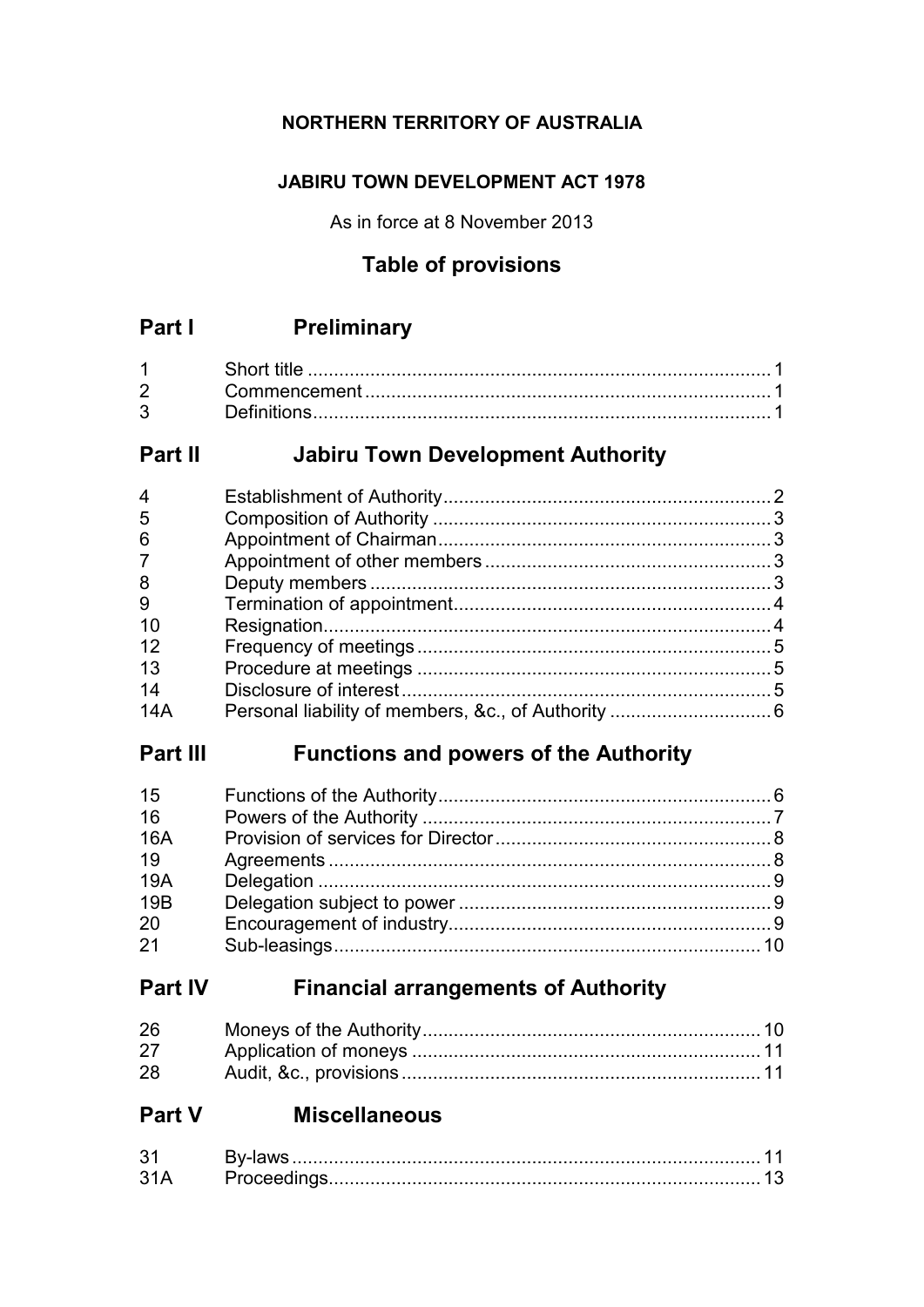| 32 |  |
|----|--|
| 33 |  |
| 34 |  |
| 35 |  |
|    |  |

### **ENDNOTES**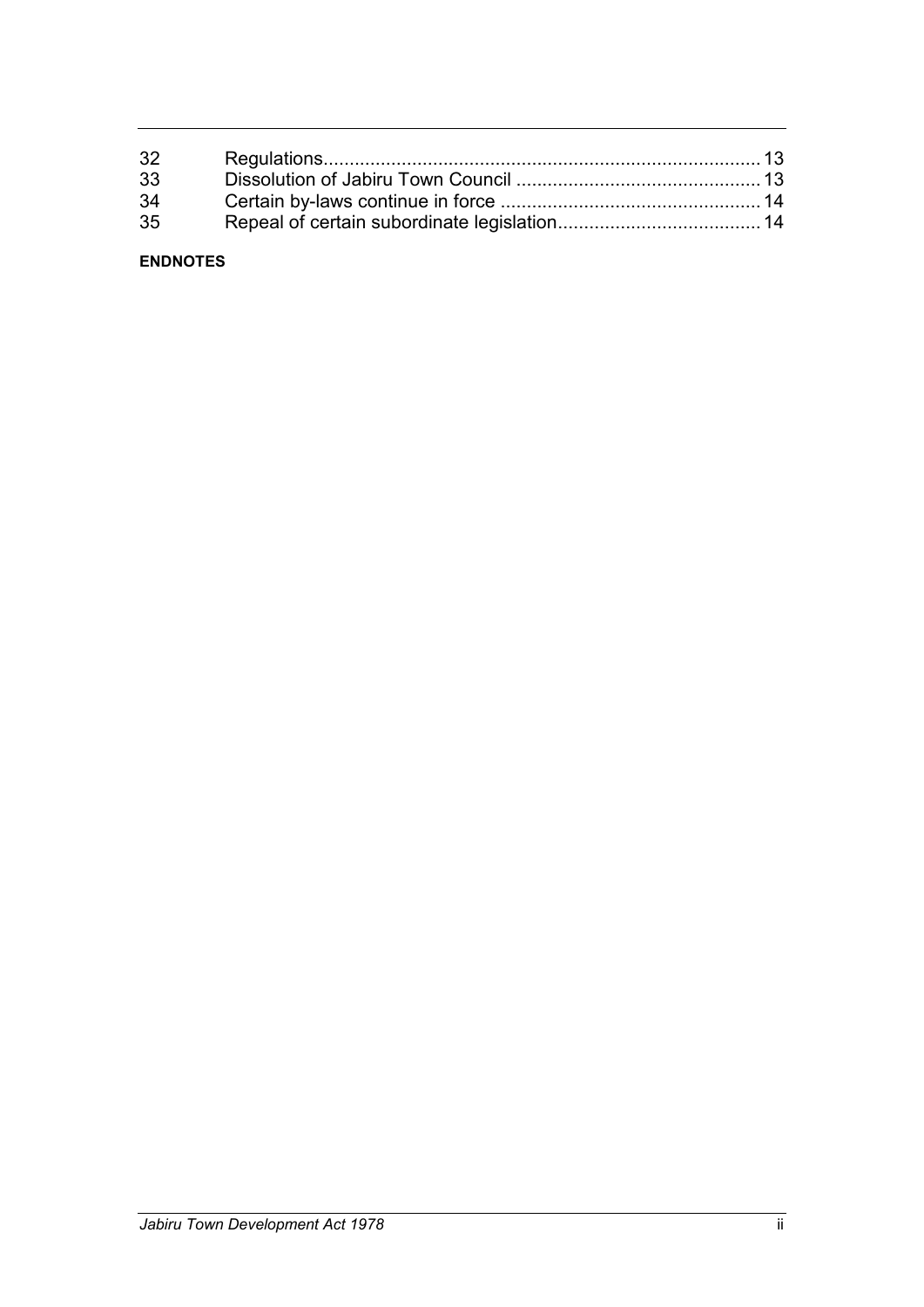# **NORTHERN TERRITORY OF AUSTRALIA**

As in force at 8 November 2013 \_\_\_\_\_\_\_\_\_\_\_\_\_\_\_\_\_\_\_\_

\_\_\_\_\_\_\_\_\_\_\_\_\_\_\_\_\_\_\_\_

## **JABIRU TOWN DEVELOPMENT ACT 1978**

## **An Act to provide for and in relation to the construction and management of the town of Jabiru**

# **Part I Preliminary**

#### **1 Short title**

This Act may be cited as the *Jabiru Town Development Act 1978*.

#### **2 Commencement**

This Act shall come into operation on a date to be fixed by the Administrator by notice in the *Gazette*.

#### **3 Definitions**

In this Act:

*Authority* means the Jabiru Town Development Authority established by this Act.

*Chairman* means the Chairman of the Authority and includes the Deputy Chairman while he is acting in the office of the Chairman.

*Council* means the local government council with responsibility for the area that includes Jabiru.

*Director* means the Director of National Parks and Wildlife appointed under the *National Parks and Wildlife Conservation Act 1975* of the Commonwealth.

*Jabiru* means the town to be constituted and named Jabiru.

*lease* includes sub-lease.

*member* means a member of the Authority and includes:

(a) the Chairman; and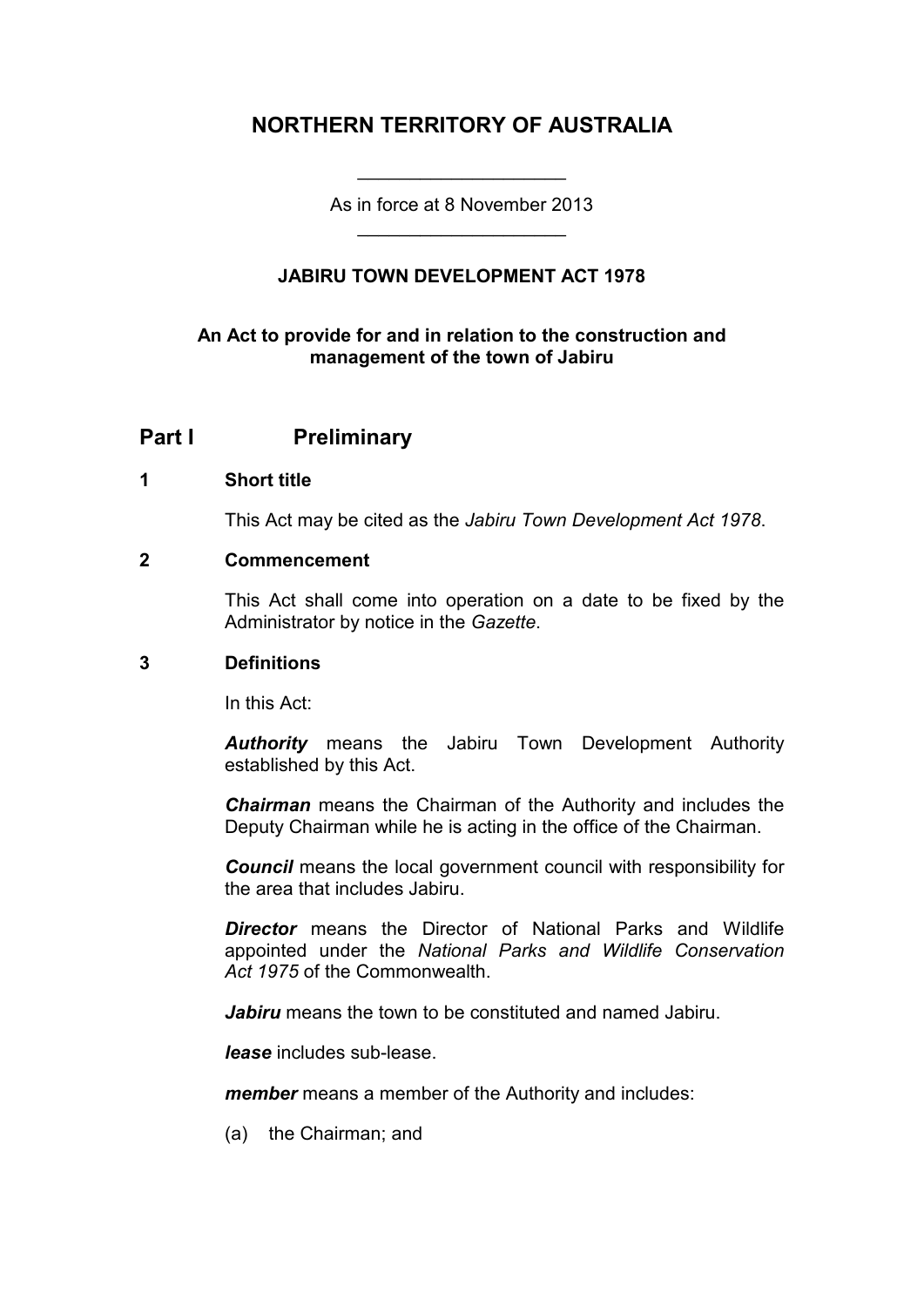(b) the deputy of a member while he is acting in the office of the member.

*participating body* means a body that is declared under section 7(3) to be a participating body.

*principal representative* means a person who is nominated under section 7(2) to be a principal representative on the Authority.

*utility service* means the supply of water, gas, electricity or other like service and the treatment and disposal of sewage, garbage and other waste products.

## **Part II Jabiru Town Development Authority**

#### **4 Establishment of Authority**

- (1) There is established by this Act a corporation by the name of the Jabiru Town Development Authority.
- (2) The Authority:
	- (a) is a body corporate with perpetual succession;
	- (b) shall have a common seal;
	- (c) may acquire, hold and dispose of real and personal property; and
	- (d) may sue and be sued in its corporate name.
- (3) All courts, judges and persons acting judicially shall take judicial notice of the common seal of the Authority affixed to a document and shall presume that it was duly affixed.
- (4) In the exercise of its powers and the performance of its functions, the Authority shall:
	- (a) comply with the directions, if any, given to it by the Minister;
	- (b) act in accordance with the provisions of the *National Parks and Wildlife Conservation Act 1975* of the Commonwealth in so far as that Act relates to Jabiru; and
	- (c) act in the interests of the good government of Jabiru.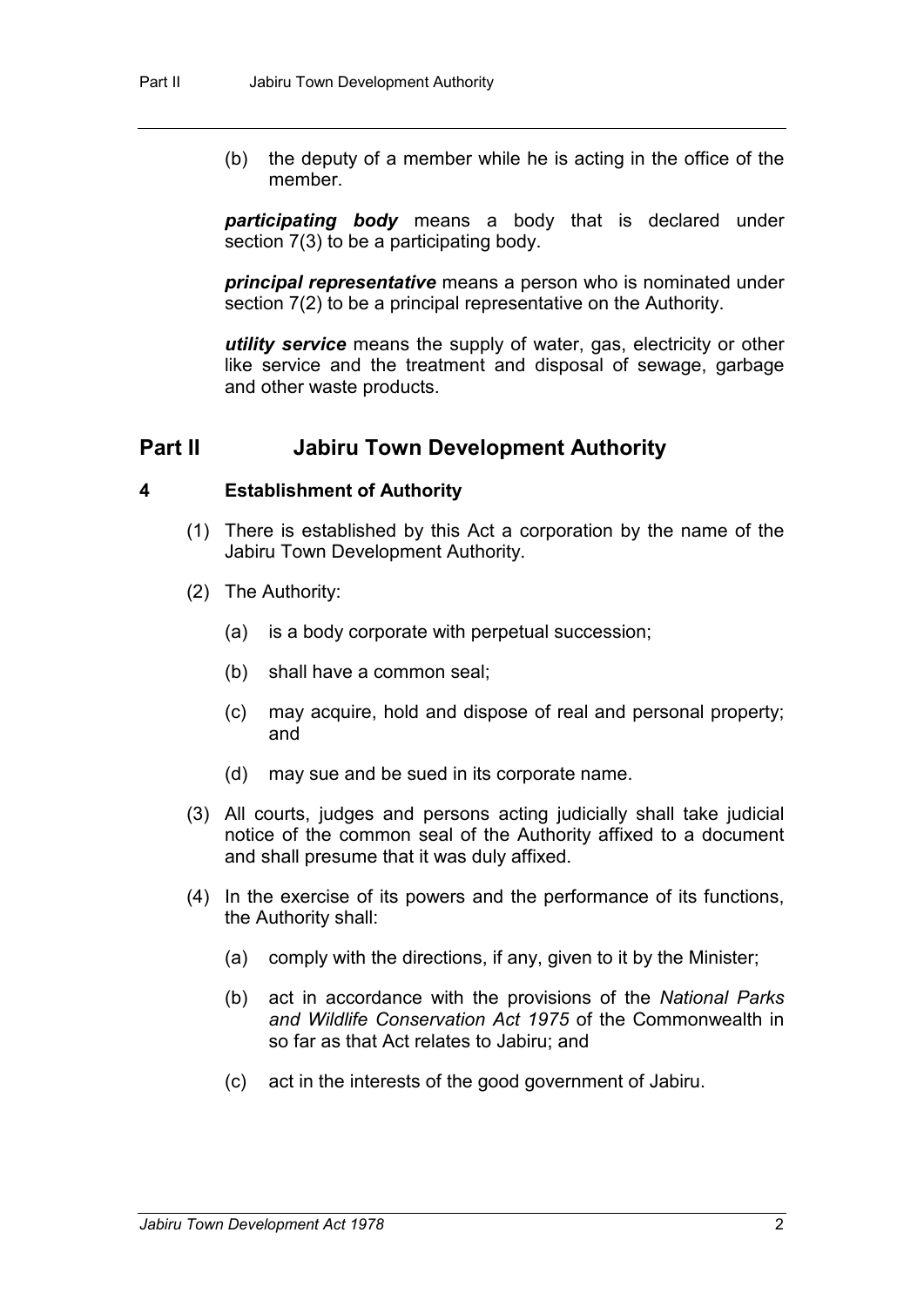### **5 Composition of Authority**

- (1) The Authority consists of:
	- (a) the Chairman; and
	- (b) not more than 6 other members.
- (2) The exercise of the powers and the performance of the functions of the Authority is not affected by reason only of there being a vacancy or vacancies in the membership of the Authority.

### **6 Appointment of Chairman**

The Minister may appoint a person who is an employee within the meaning of the *Public Sector Employment and Management Act 1993* to be the Chairman of the Authority.

#### **7 Appointment of other members**

- (1) Subject to this section, the Minister may, in his discretion, appoint a person to be a member of the Authority.
- (2) Each participating body may nominate one person to be its principal representative on the Authority and, where it does so, the Minister shall appoint that person to be a member of the Authority.
- (3) For the purposes of subsection (2), the Minister may, after giving to persons and bodies who are directly involved financially in:
	- (a) the development of the town of Jabiru; and
	- (b) mining a prescribed substance within the meaning of the *Atomic Energy Act 1953* of the Commonwealth in the Alligator Rivers Region within the meaning of the *Environment Protection (Alligator Rivers Region) Act 1978* of the Commonwealth,

an opportunity to make submissions to him, declare such a person or body, or a person or body in which such a person or body has an interest, to be a participating body.

#### **8 Deputy members**

- (1) The Minister may appoint a member to be the Deputy Chairman.
- (2) A member, other than the Chairman, may appoint a person to be his deputy.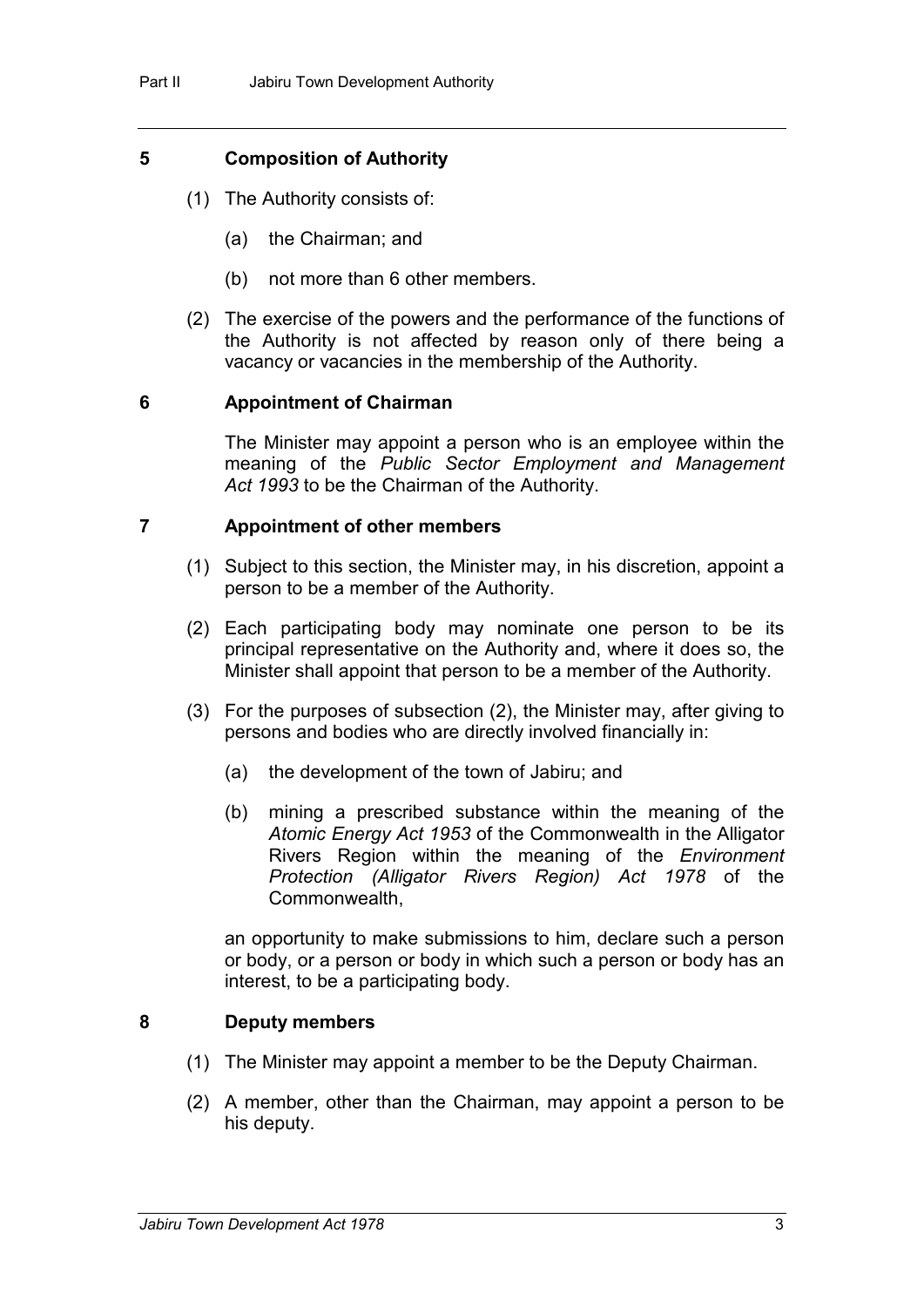- (3) The deputy of a member may act in the office of that member:
	- (a) while that member is unable or unwilling to exercise a power or perform a function as a member; or
	- (b) if that member is Deputy Chairman, while the member is acting in the office of the Chairman.

#### **9 Termination of appointment**

- (1) Subject to subsection (3), the Minister shall not terminate the appointment of a principal representative except upon the request of the participating body that nominated that member.
- (2) Where a participating body requests the Minister to terminate the appointment of its principal representative, the Minister shall thereupon terminate the appointment of that member.
- (3) The Minister may terminate the appointment of a principal representative who:
	- (a) has been convicted and is under sentence of imprisonment for 3 months or longer for an offence against the law of the Commonwealth or of a State or Territory;
	- (b) becomes bankrupt, applies to take the benefit of any law for the relief of bankrupt or insolvent debtors, compounds with his creditors or makes an assignment of his remuneration for their benefit;
	- (c) is absent, except on leave granted by the Authority, from 3 consecutive meetings of the Authority; or
	- (d) fails to comply with section 14.

### **10 Resignation**

- (1) A member may resign his office by writing under his hand delivered to the Minister.
- (2) A deputy of a member may resign his office by writing under his hand delivered to the member whose deputy he is, but the resignation is not effective until notice of the resignation is given to the Minister.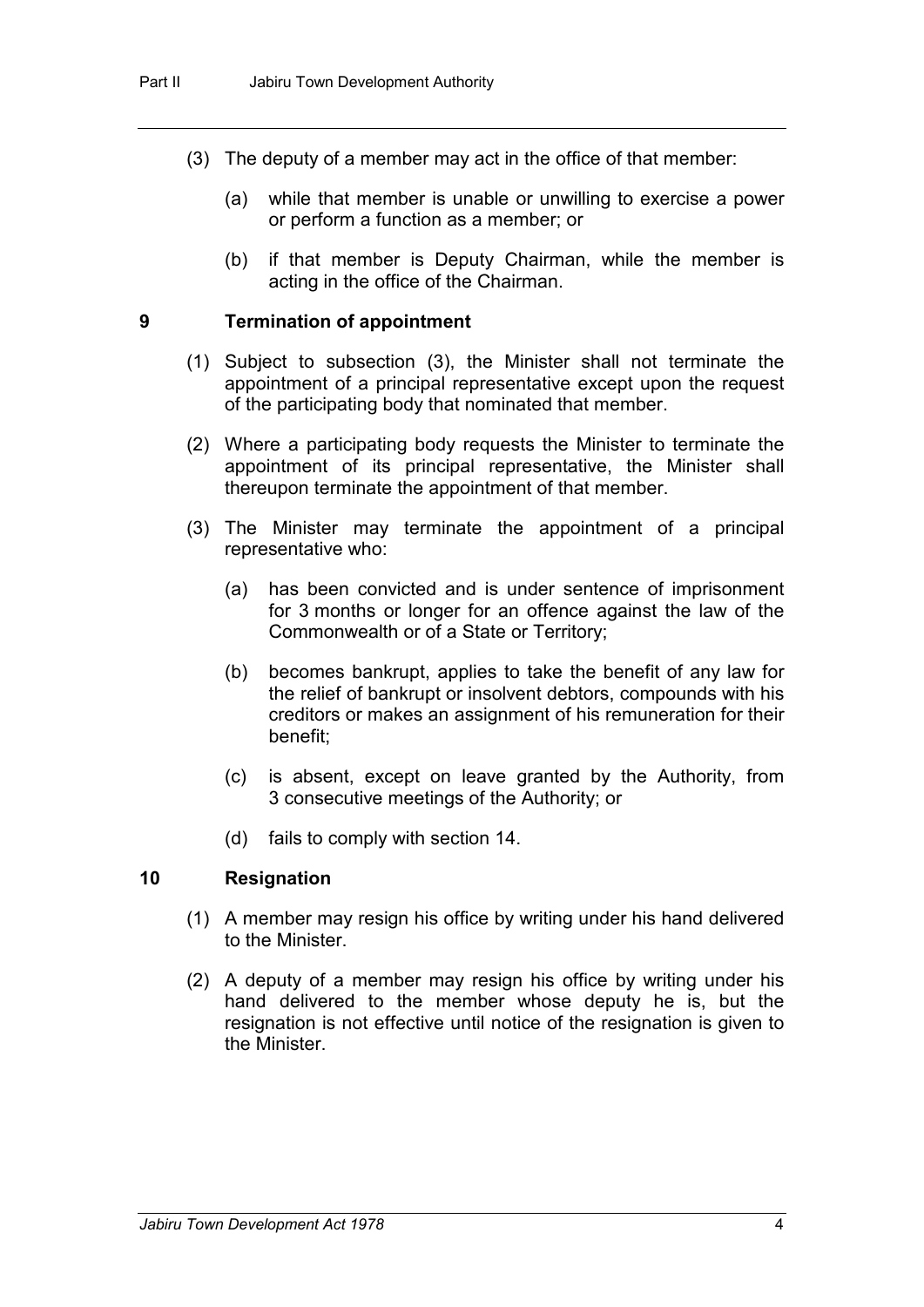#### **12 Frequency of meetings**

- (1) Subject to this section, the Authority shall meet as often as the Chairman considers necessary for the exercise of its powers and the performance of its functions, but so that the period between any 2 successive meetings does not exceed 3 months.
- (2) The Chairman shall call a meeting of the Authority within 7 days after he receives a written request to do so, signed by not less than 3 members.
- (3) The Chairman shall fix the place, date and time of a meeting of the Authority and shall give not less than 7 days notice of the meeting to each member, unless the member accepts less notice.

#### **13 Procedure at meetings**

- (1) Subject to this Act, at a meeting of the Authority:
	- (a) 3 members, one of whom is the Chairman and one of whom is a principal representative, form a quorum;
	- (b) the Chairman shall preside;
	- (c) all questions shall be decided by a majority of the votes of the members present and voting; and
	- (d) the Chairman shall have a deliberative vote and, in the event of an equality of votes, shall have a casting vote.
- (2) The Authority shall keep a record of its proceedings.
- (3) Subject to this Act and to the *Financial Management Act 1995*, the Authority shall determine its own procedures.

#### **14 Disclosure of interest**

- (1) A member who is directly or indirectly interested in:
	- (a) a contract made or proposed to be made by the Authority; or
	- (b) an existing or proposed project of the Authority,

shall, as soon as possible after the relevant facts have come to his knowledge, disclose the nature of his interest at a meeting of the Authority.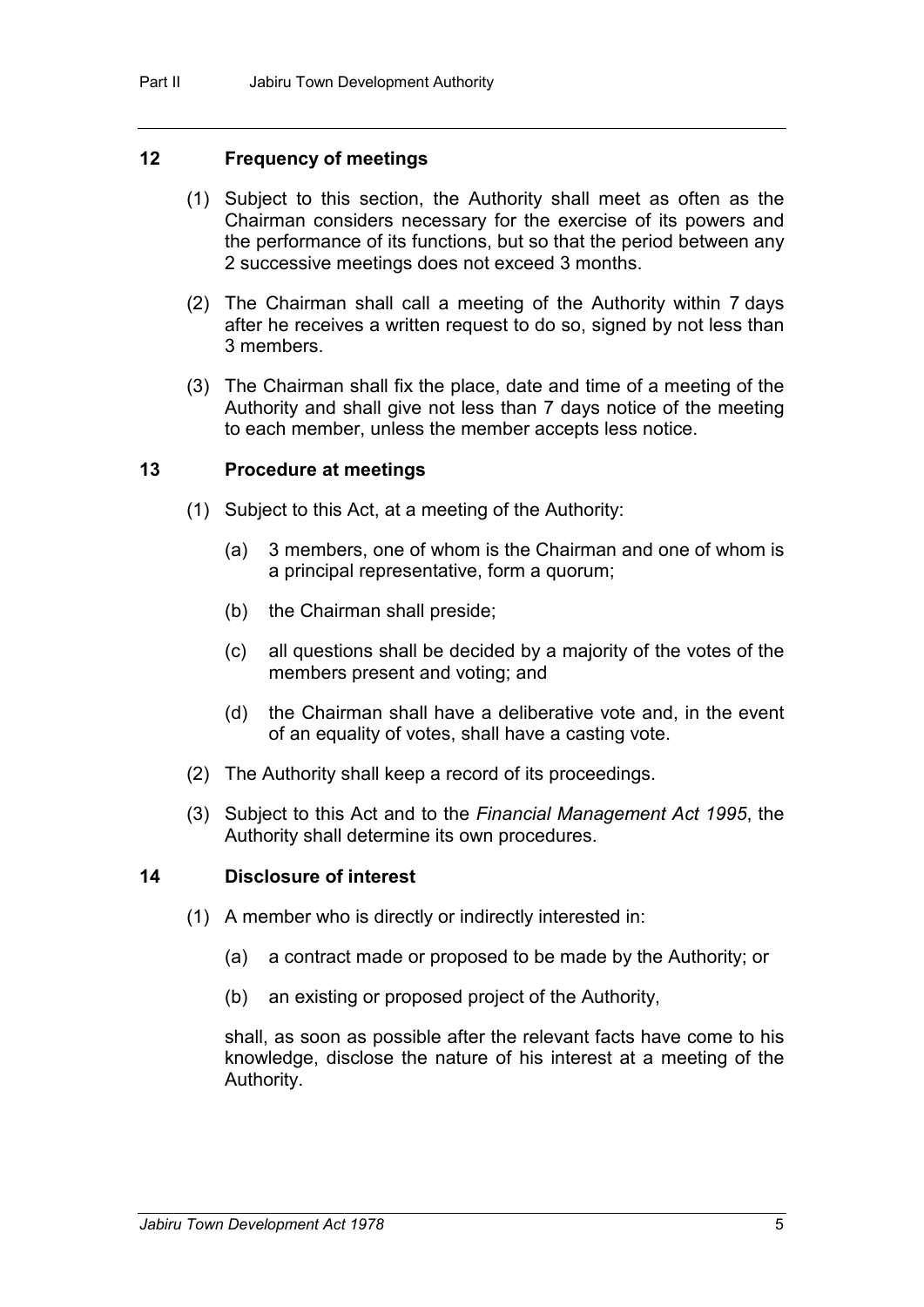- (2) A disclosure under subsection (1) shall be recorded in the minutes of the Authority and, unless the Authority otherwise directs or the member is a principal representative, the member:
	- (a) shall not take part after the disclosure in any deliberation or decision of the Authority relating to the contract or project, as the case requires; and
	- (b) shall be disregarded for the purpose of constituting the quorum for any such deliberation or decision.
- (3) A member who has made a disclosure under subsection (1), may not vote on any question relating to the giving to him of a direction under subsection (2).

### **14A Personal liability of members, &c., of Authority**

A member or an officer or servant of the Authority is not rendered personally liable to any action, claim or demand arising from:

- (a) a matter or thing done, or a contract entered into, by the Authority in good faith, in pursuance of and for the purposes of this Act; or
- (b) a matter or thing done or a contract entered into by a member, or an officer or servant of the Authority in good faith, in pursuance of and for the purposes of this Act and for and on behalf of the Authority.

# **Part III Functions and powers of the Authority**

### **15 Functions of the Authority**

- (1) Subject to this Act the functions of the Authority are:
	- (a) to develop the town of Jabiru; and
	- (b) to give leases of land and premises and parts of premises in the town of Jabiru; and
	- (c) to administer, manage and control the town of Jabiru; and
	- (e) to carry out such functions as are conferred on it by or under any law in force in the Territory; and
	- (f) to protect the environment in so far as it is affected by the construction and operation of the town of Jabiru.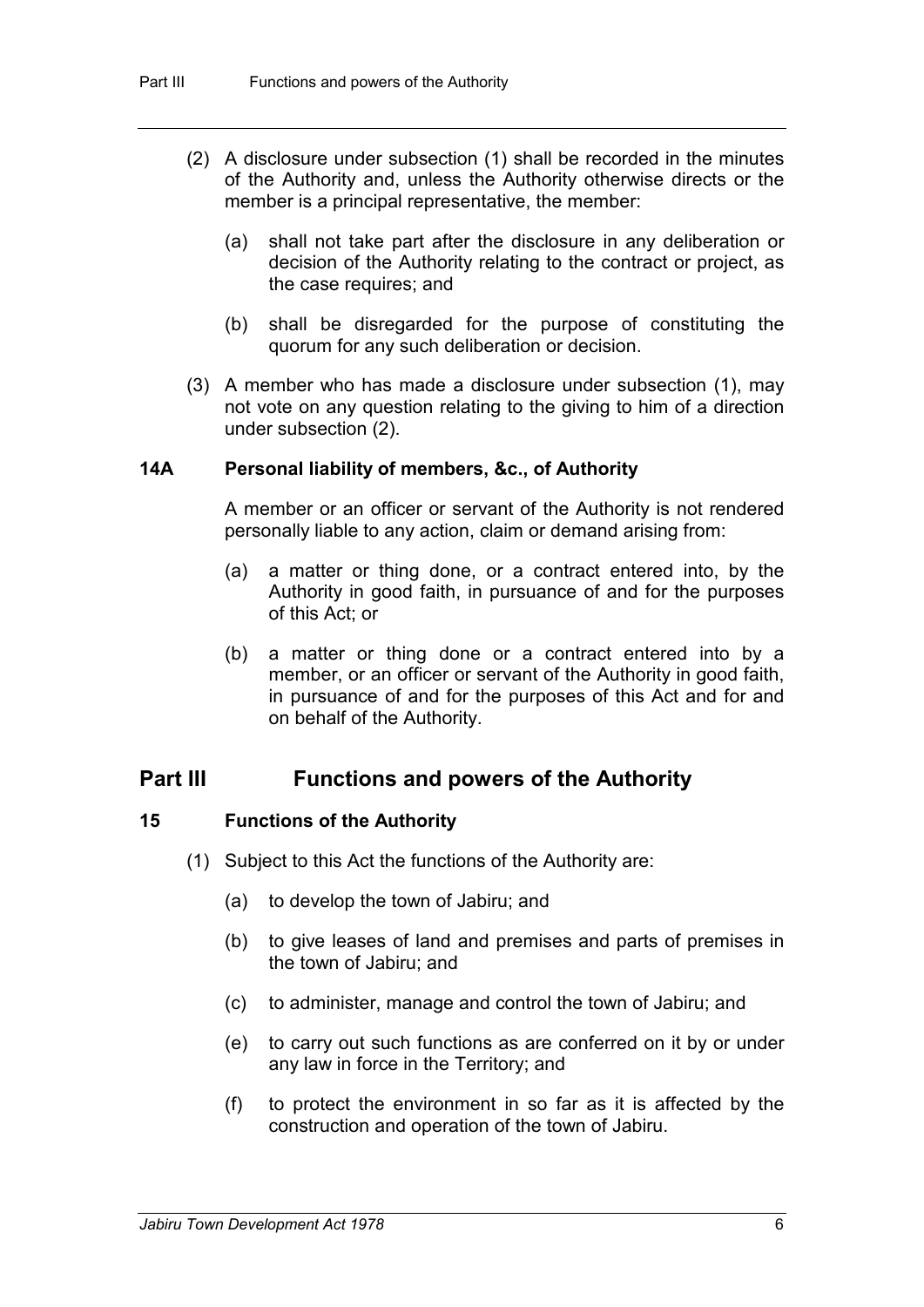(2) The Authority may perform the functions listed in subsection (1) on or in relation to land outside Jabiru.

#### **16 Powers of the Authority**

- (1) The Authority has power to do all things necessary or convenient to be done for or in connection with, or incidental to, the performance of its functions and the exercise of its powers and may do those things outside the town of Jabiru.
- (2) Without limiting the generality of subsection (1), for the purpose of performing any or all of its functions, the Authority may, subject to this Act:
	- (a) carry out investigations, conduct tests and design and construct works for the provision of utility services; and
	- (b) determine the use of land; and
	- (c) carry out subdivisions, including the building of roads, the provision of street lighting and other works and services and the development of parks and other community areas; and
	- (d) construct, erect, repair, extend, demolish or rebuild public buildings, works, utilities and structures of all kinds; and
	- (e) build, or encourage the building of, houses, flats, hostels, theatres, shops, offices, amenities, industrial buildings and other business and commercial premises; and
	- (f) acquire, hold and dispose of any interest or right in or in relation to any real or personal property; and
	- (g) carry on an industry, a business or a commercial operation; and
	- (h) encourage the establishment and carrying on of industries, businesses and commercial operations; and
	- (j) control, manage and maintain property, works, utility and other services and amenities; and
	- (k) make charges for work done and for utility and other services, facilities, amenities and utilities provided; and
	- (m) beautify, or provide incentives to persons to beautify, Jabiru; and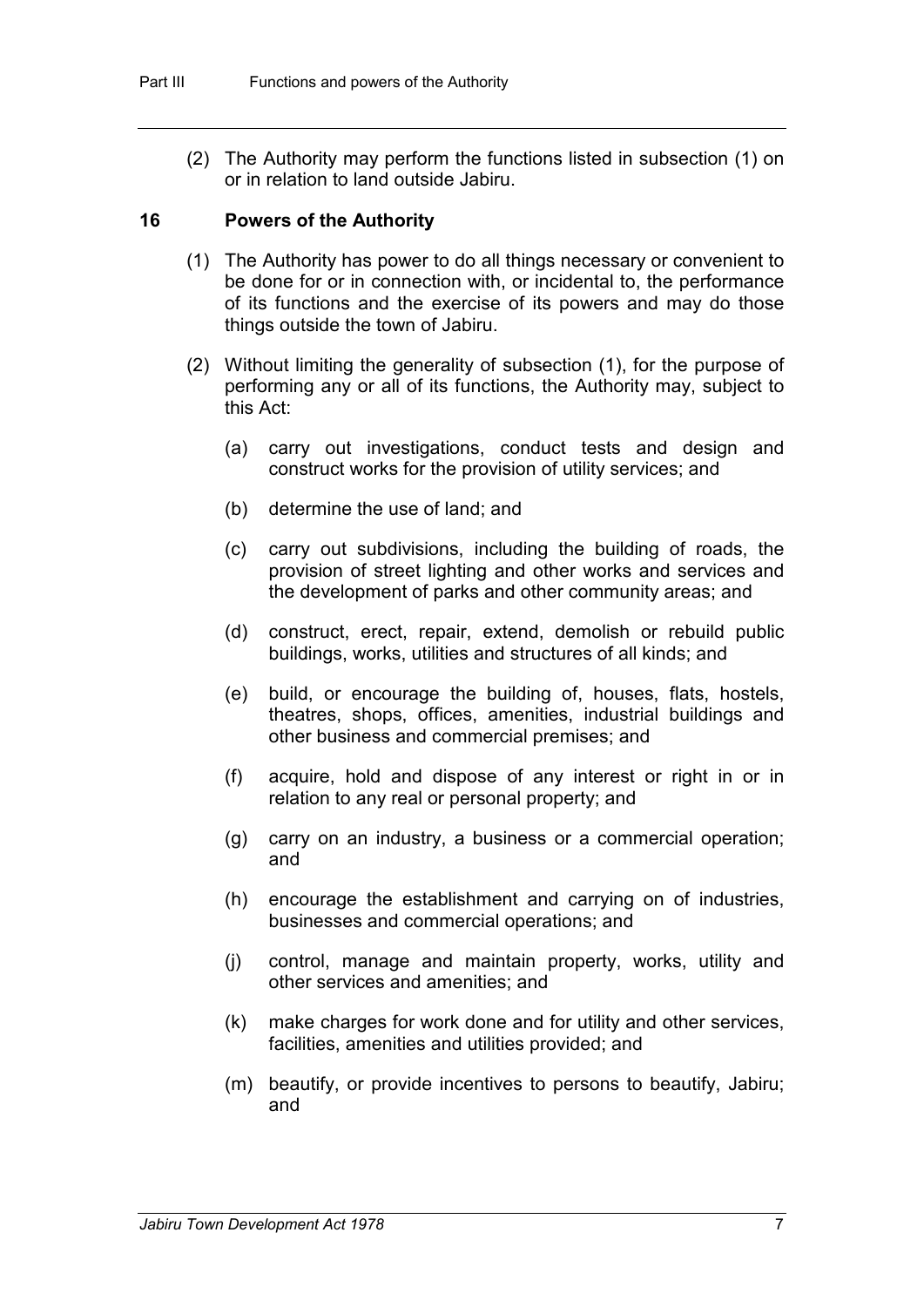- (n) satisfy community needs, including by providing, or subsidising the provision of, entertainment, functions and other community activities; and
- (q) arrange for or undertake the removal of abandoned vehicles or chattels from places where they have been left in contravention of by-laws made under this Act or abandoned and for the impounding and disposal of such vehicles or chattels.
- (3) Nothing contained in subsection (2) shall be read as restricting any other law in force in the Territory in its operation in Jabiru.
- (4) The Authority is not liable to any action, penalty, claim or demand arising from failure for whatever reason to supply or provide any utility service in part or at all or for supplying or providing such service in an irregular manner, nor shall the Authority be compellable in any Court to supply or provide a utility service to any person.

## **16A Provision of services for Director**

The Authority may:

- (a) upon request, provide services to the Director, and charge for those services;
- (b) accept a delegation of powers or functions made by the Director under section 20 of the *National Parks and Wildlife Conservation Act 1975* of the Commonwealth, and exercise and perform the powers and functions so delegated; and
- (c) authorize the staff of the Authority to exercise such powers and perform such functions as may be given to it in accordance with an arrangement under section 36(4) of the *National Parks and Wildlife Conservation Act 1975* of the **Commonwealth**

## **19 Agreements**

- (1) The Authority may, for the purpose of exercising its powers or performing its functions, enter into an agreement with the Commonwealth, the Northern Territory, an authority established by the Commonwealth or the Northern Territory, a participating body or a person approved by the Minister.
- (2) An agreement entered into in pursuance of subsection (1) may include provisions relating to:
	- (a) the funding of the Authority;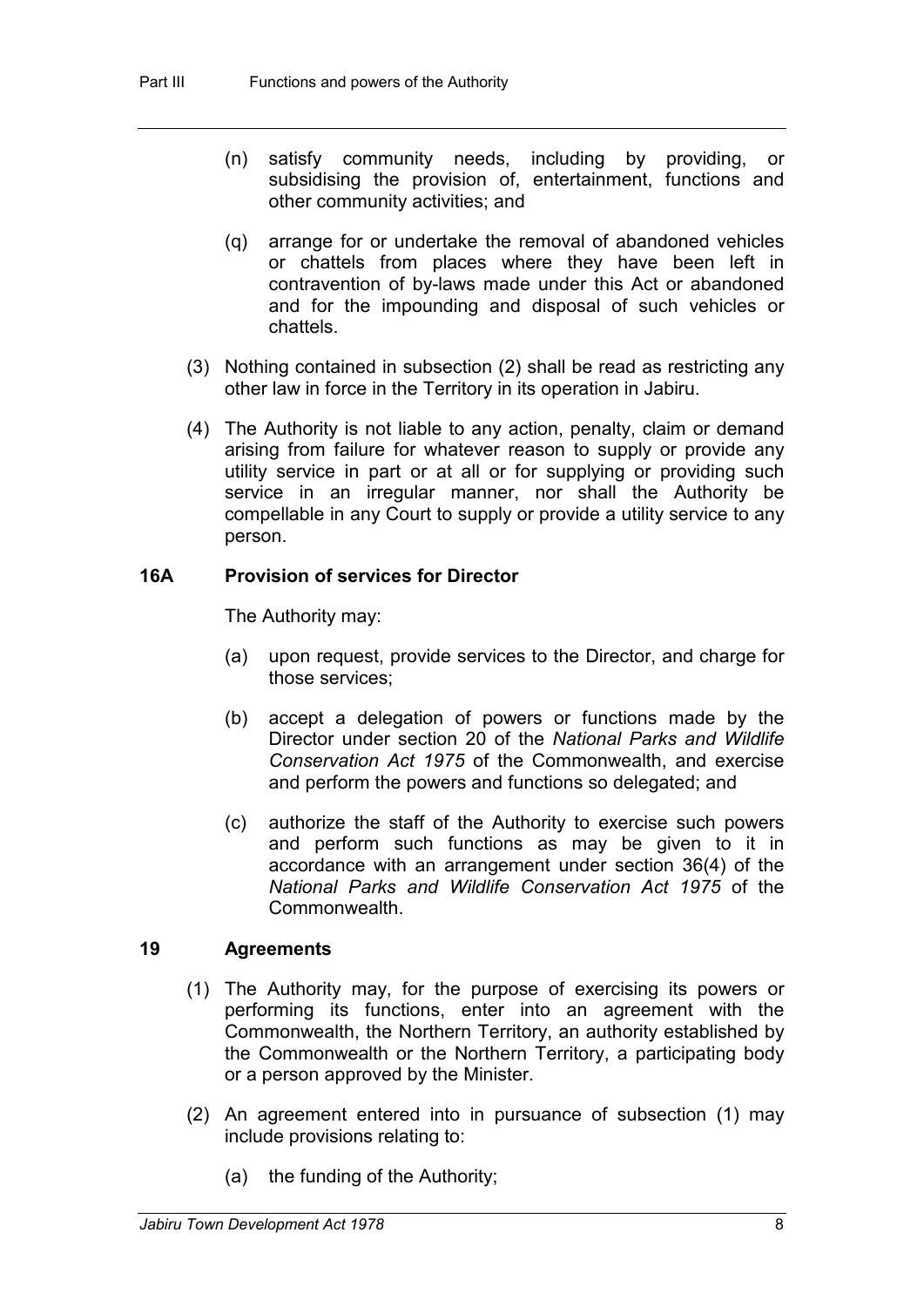- (b) the exercise of the powers or the performance of the functions of the Authority by the officers or employees of a party to the agreement; and
- (c) the acceptance by the Authority of a lease of the area of land surveyed as the site for the town of Jabiru, and of rights in respect of other areas of land.
- (3) The Authority may enter into such agreements as are necessary or convenient for or in connection with or incidental to the performance of its functions and the exercise of its powers.

#### **19A Delegation**

The Authority may delegate any of its powers and functions under this Act to a person.

### **19B Delegation subject to power**

A delegation under section 19A shall be read and construed so as not to exceed the power of the Authority under this Act, to the intent that where a delegation would, but for this section, have been construed as being in excess of that power it shall nevertheless be a valid delegation to the extent to which it is not in excess of that power.

### **20 Encouragement of industry**

- (1) The Authority may:
	- (a) engage consultants and contractors; and
	- (b) encourage industry, business and commerce,

for the purpose of carrying out works and for the purpose of arranging and providing services and facilities.

- (2) Without limiting the generality of subsection (1), the Authority may encourage industry, business and commerce by:
	- (a) providing incentives and concessions;
	- (b) making grants, loans and subsidies;
	- (c) providing, on favourable terms, accommodation, machinery and equipment; and
	- (d) acquiring, holding or disposing of any interest or right in or in relation to any business.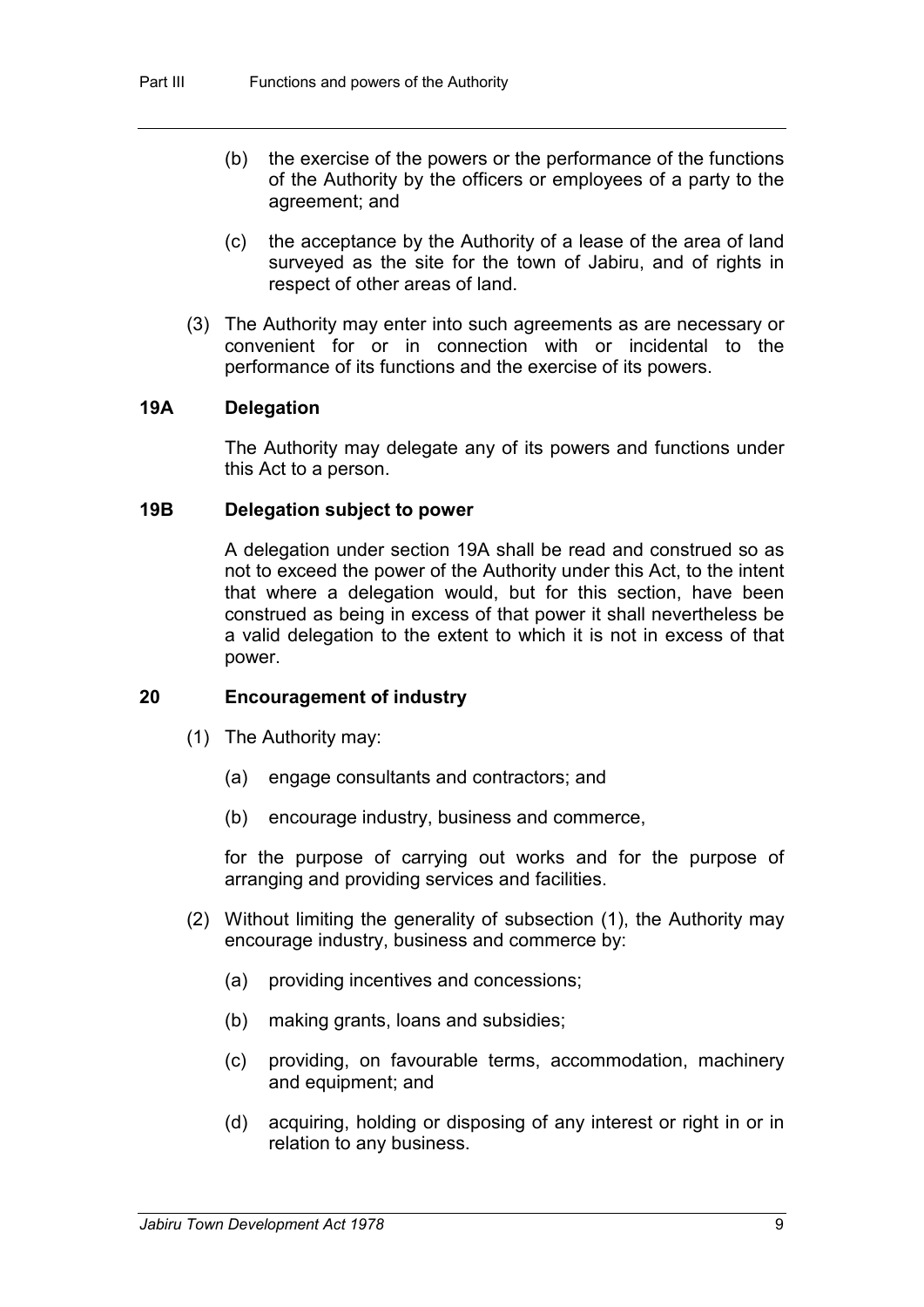#### **21 Sub-leasings**

- (1) The Authority may grant a lease of, or licence to use, land or premises.
- (2) Without limiting the generality of subsection (1), the Authority may:
	- (a) grant a lease for a term of years;
	- (b) determine premiums, rents and other charges payable for, under or in respect of leases and other rights in respect of land;
	- (c) include a building covenant and other terms and conditions in a lease;
	- (d) give assistance, including financial assistance, to a person to purchase a lease or to build on leased land; and
	- (e) restrict the right to sub-lease.
- (3) Subject to any restriction expressed in a lease, a lessee may sub-lease.

# **Part IV Financial arrangements of Authority**

#### **26 Moneys of the Authority**

- (1) The moneys of the Authority consist of:
	- (a) moneys paid to the Authority out of moneys appropriated for the purpose by the Commonwealth Parliament;
	- (b) moneys paid to the Authority out of moneys appropriated for the purpose by the Northern Territory Legislative Assembly;
	- (c) moneys paid to it by a participating body; and
	- (d) such other moneys as the Authority receives in the exercise of its powers and the performance of its functions.
- (2) The Minister for Finance of the Commonwealth, or the Treasurer of the Northern Territory, may give directions as to the amounts in which, and the times at which, moneys appropriated for the use of the Authority by the Commonwealth Parliament or the Northern Territory Legislative Assembly, as the case may be, are to be payable to the Authority.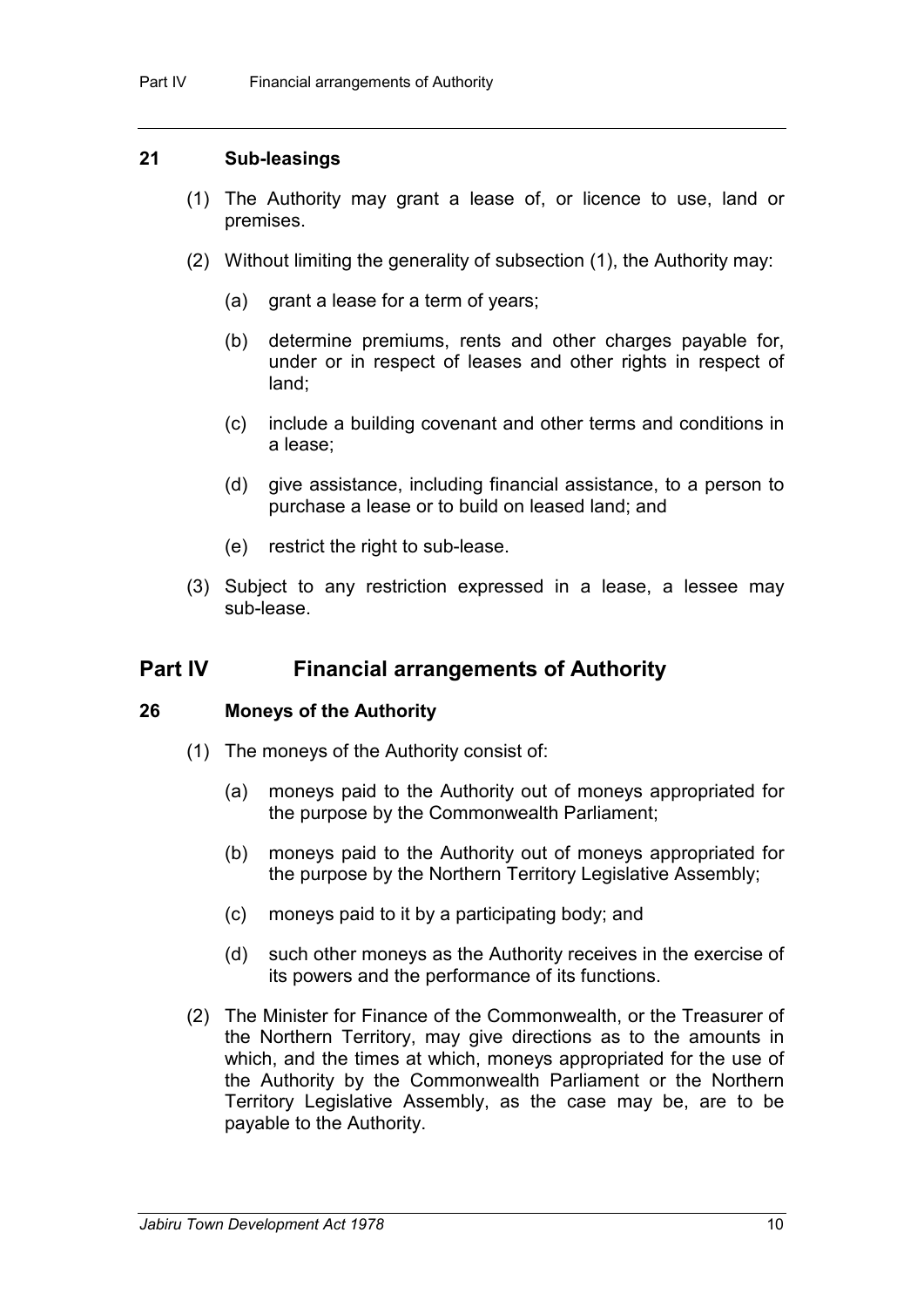## **27 Application of moneys**

The moneys of the Authority shall be applied only:

- (a) in payment or discharge of the expenses and other obligations of the Authority; and
- (b) in payment of the remuneration, allowances and expenses of members of the Authority.

## **28 Audit, &c., provisions**

- (1) The Authority shall, within the period of 6 months immediately following the end of the financial year or such other period as the Minister determines, prepare a report on its operations during the financial year and forward it to the Minister.
- (2) The Minister shall table the report under subsection (1), together with the financial statement and report of the Auditor-General on the financial statement required pursuant to subsection (3), in the Legislative Assembly within 6 sitting days of the Assembly after the delivery of the later of the reports to the Minister.
- (3) Subject to subsection (2), section 10 of the *Financial Management Act 1995* applies to and in relation to the Authority as if its activities were a Government Business Division within the meaning of that Act.
- (4) For the purposes of the application of section 10 of the *Financial Management Act 1995* as referred to in subsection (3), the Authority shall, in writing, nominate an employee, within the meaning of the *Public Sector Employment and Management Act 1993* to be its Accountable Officer.

# **Part V Miscellaneous**

### **31 By-laws**

- (1) The Authority may make by-laws, not inconsistent with this Act, prescribing all things required or permitted to be prescribed, or necessary or convenient to be prescribed, for or in relation to the exercise of its powers and the performance of its functions.
- (1A) The Authority may make by-laws:
	- (a) where regulations made under the *National Parks and Wildlife Conservation Act 1975* of the Commonwealth, applying to the Kakadu National Park, are not applied to Jabiru, in place of those regulations; and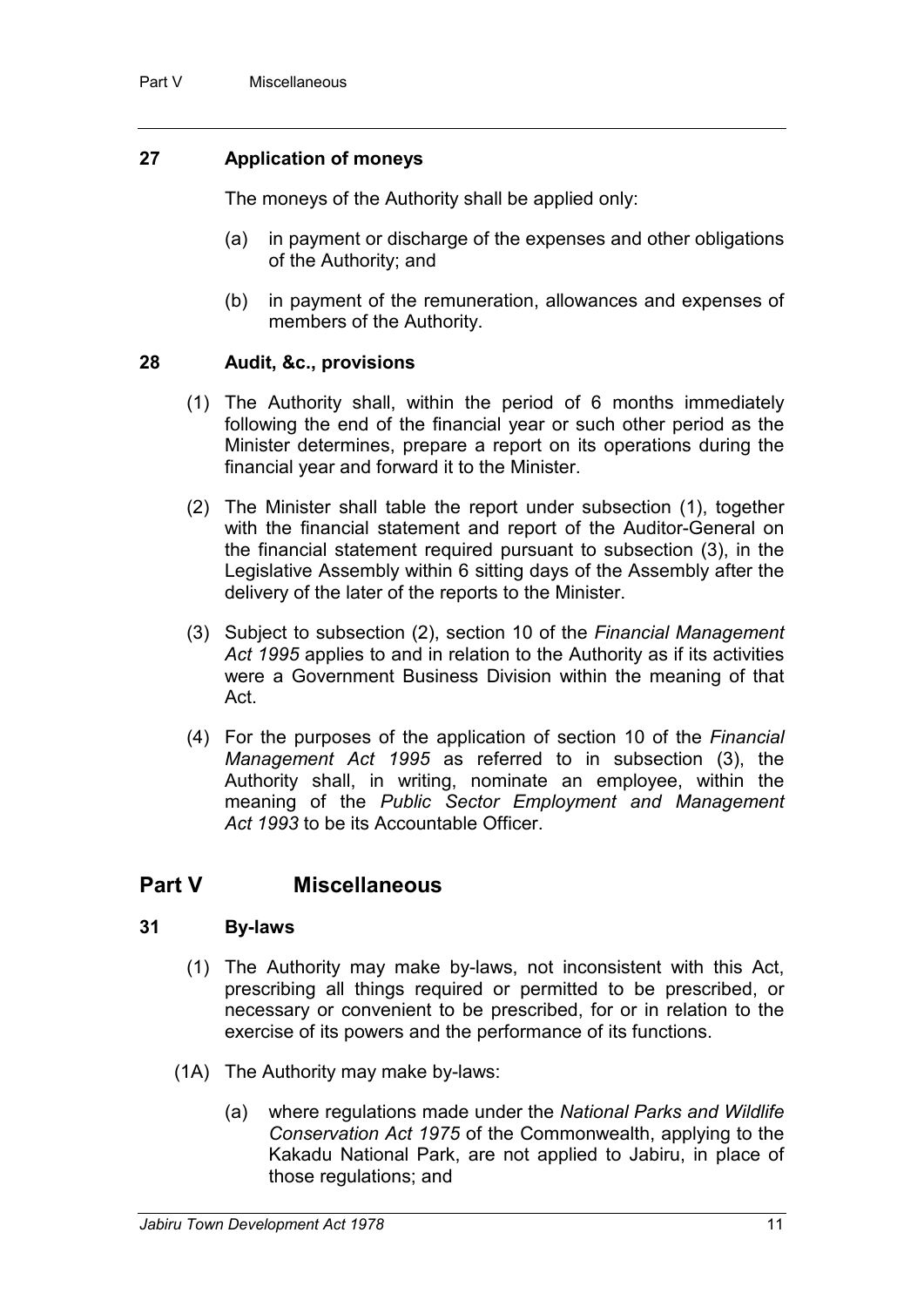- (b) where a matter contained in the lease of Jabiru from the Director to the Authority, or the plan of management prepared by the Director under section 11 of the *National Parks and Wildlife Conservation Act 1975* of the Commonwealth is such that it is necessary or convenient for the Authority to make provision for it in by-laws.
- (2) Without limiting the generality of subsection (1), the Authority may make by-laws in accordance with that subsection for or in relation to:
	- (c) the authorizing of persons to demand the names and addresses of persons who are believed on reasonable grounds to have contravened or failed to comply with a by-law made in pursuance of this section and requiring persons to comply with such a demand made by a person so authorized; and
	- (d) the imposing of a penalty not exceeding such amount as is prescribed for a contravention of or a failure to comply with a by-law made in pursuance of this section; and
	- (da) the enabling of a person who is alleged to have contravened a provision of by-laws made under this section to pay to the Authority as an alternative to prosecution, a fixed penalty in lieu of the penalty by which a contravention of that provision is otherwise punishable; and
	- (e) the conferring on a person authorized by the Authority of a right of entry on to private land and a right to take such action as is necessary or convenient to inspect, repair, protect or remove the property of the Authority on private land.
- (3) By-laws which provide for the imposition of a fixed penalty shall specify:
	- (a) the amount of the fixed penalty;
	- (b) subject to subsection (4), the form of a notice of infringement;
	- (c) the person or persons who may issue a notice of infringement; and
	- (d) the period within which the fixed penalty shall be paid in order to avoid prosecution.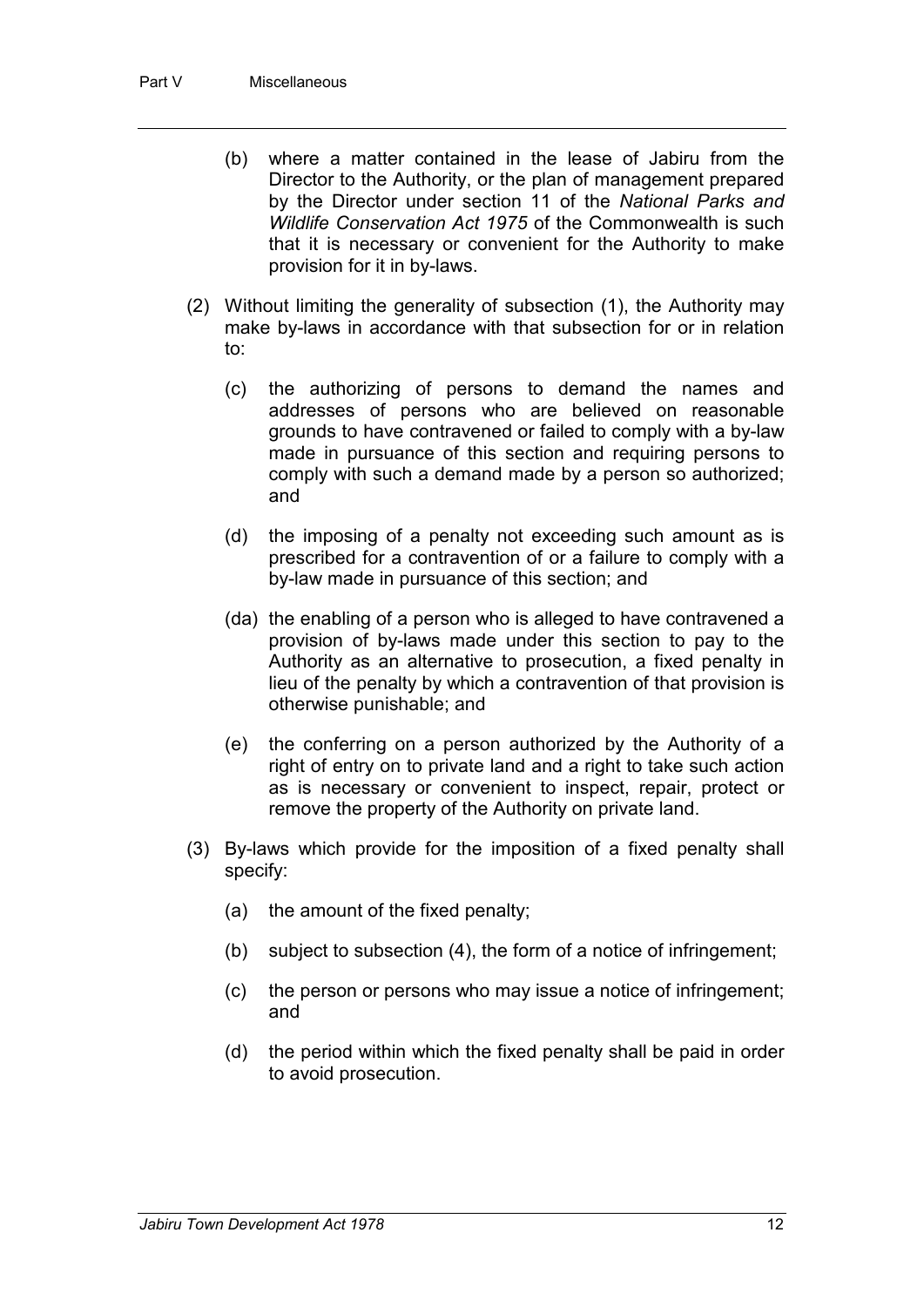- (4) A notice of infringement shall indicate:
	- (a) the name of the alleged offender or a description of the property creating or the subject of the alleged offence sufficient to identify that property;
	- (b) in general terms the nature of the offence alleged to have been committed;
	- (c) the date, time and place of the alleged offence;
	- (d) the amount of the fixed penalty;
	- (e) the period within which, and the place where, the fixed penalty may be paid; and
	- (f) that the alleged offender may, if he so wishes, be dealt with by a court of competent jurisdiction.

#### **31A Proceedings**

Proceedings for the recovery of money owing to the Authority, or for recovery of a penalty for an offence against this Act, may be taken at the direction of:

- (a) the Authority; or
- (b) the Chairman of the Authority; or
- (c) a person to whom the Authority has delegated its power to authorise the proceedings.

#### **32 Regulations**

- (1) The Administrator may make regulations under this Act.
- (2) Where a provision of or made under an Act is inconsistent with the *National Parks and Wildlife Conservation Act 1975* of the Commonwealth or any regulations made under that Act, the Administrator may make regulations either declaring that that provision shall not apply in or in relation to Jabiru or adapting or modifying that provision in its application to or in relation to Jabiru and, where a provision has been so adapted or modified, the provision shall apply accordingly.

### **33 Dissolution of Jabiru Town Council**

- (1) On 1 July 2008:
	- (a) the Jabiru Town Council is dissolved; and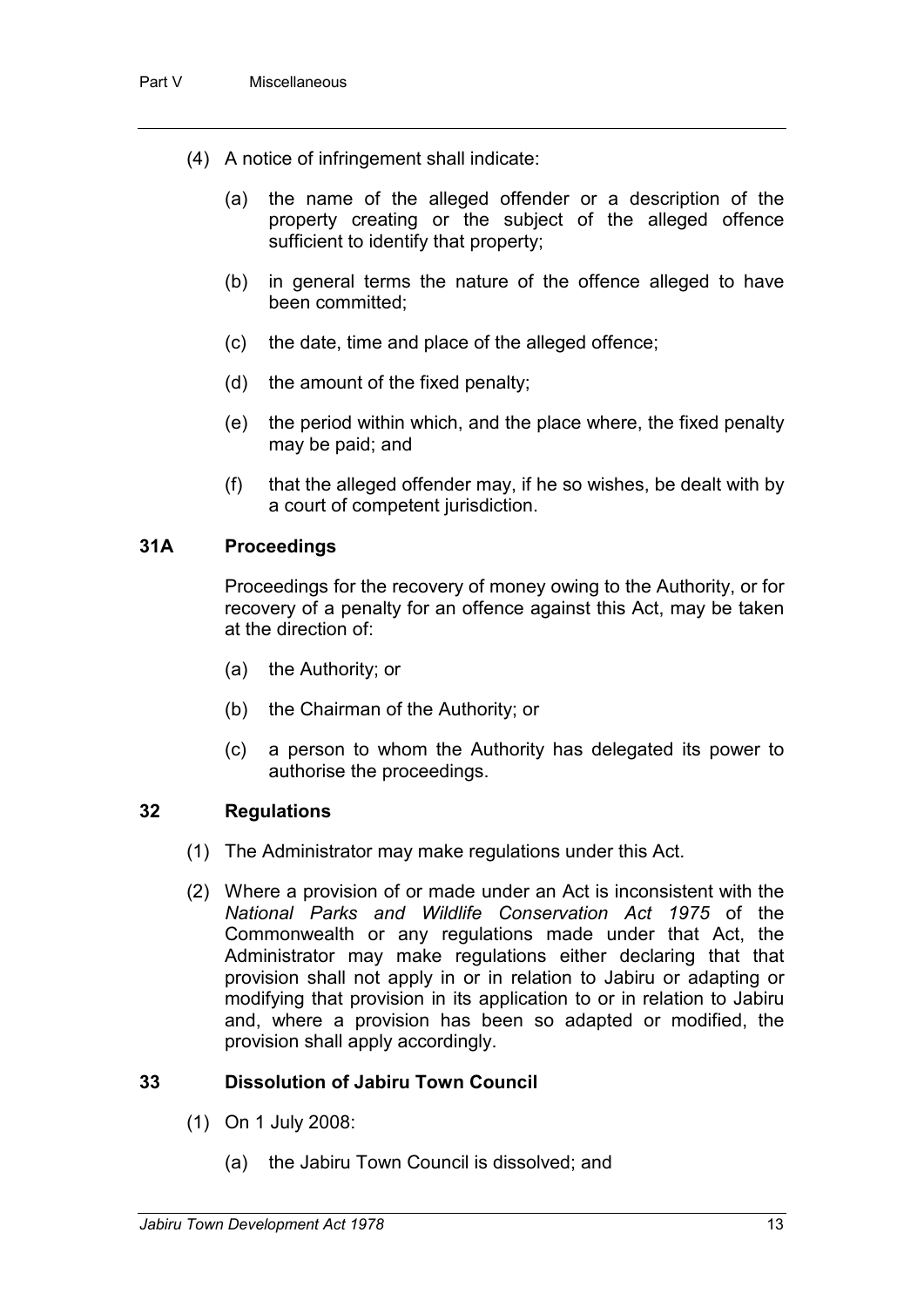- (b) all its property, rights, liabilities and obligations (including contractual rights, liabilities and obligations) become property, rights, liabilities and obligations of the West Arnhem Shire Council.
- (2) If, apart from this subsection, property would be acquired from a person because of the operation of subsection (1) other than on just terms:
	- (a) the person is entitled to receive from the Territory the compensation necessary to ensure the acquisition is on just terms; and
	- (b) a court of competent jurisdiction may decide the amount of compensation or make the orders it considers necessary to ensure the acquisition is on just terms.

## **34 Certain by-laws continue in force**

Subject to section 35:

- (a) the by-laws in force under this Act, at the commencement of this section then become by-laws of the West Arnhem Shire Council (but their territorial application remains unchanged); and
- (b) a reference in any such by-law to the Authority will, as from the commencement of this section, be read as a reference to the Council.

### **35 Repeal of certain subordinate legislation**

The following are repealed:

- (a) the *Jabiru Town Development (Accounting) Regulations 1984;*
- (b) the *Jabiru Town Development (Council Elections) By-laws 1984*.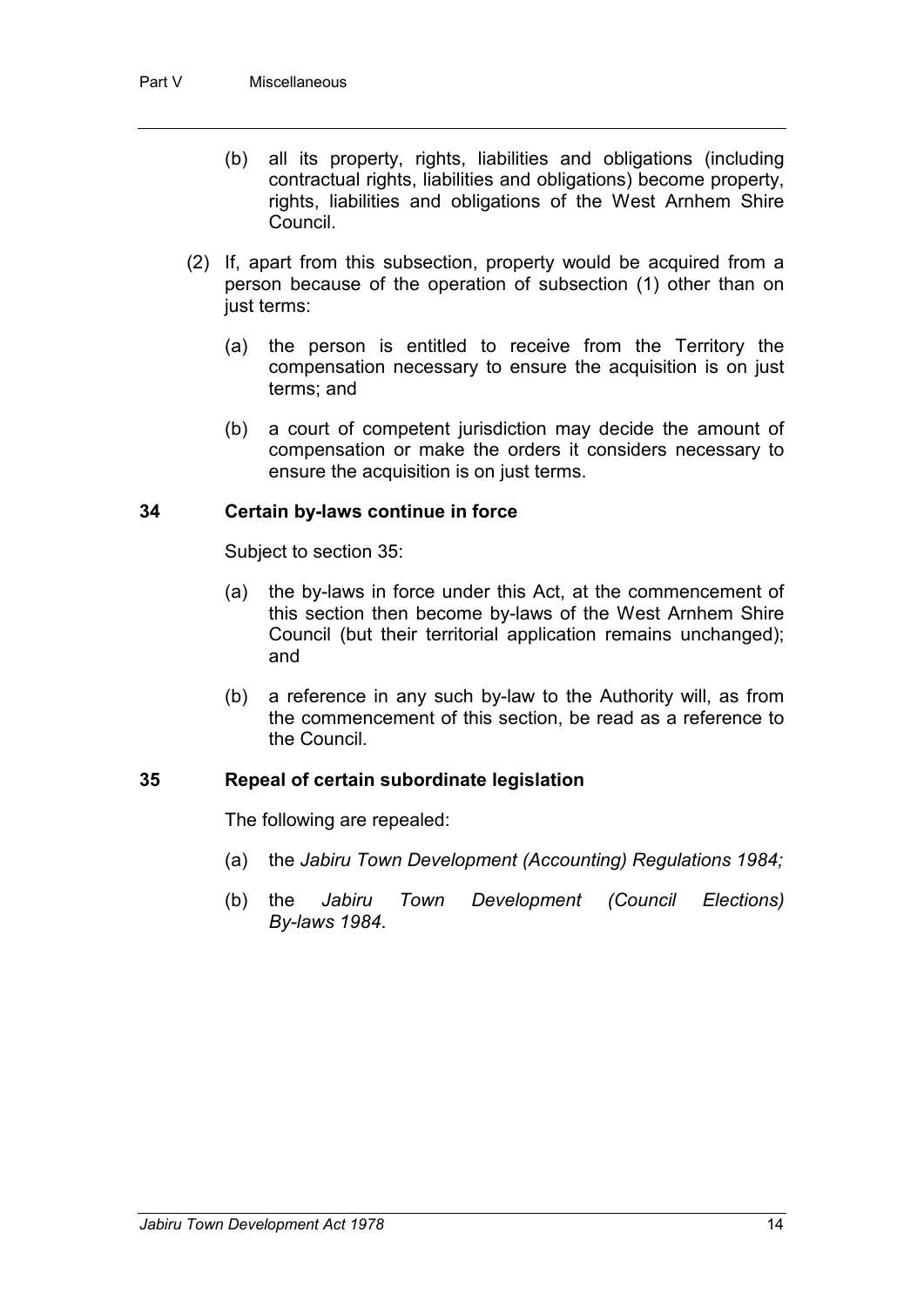### **ENDNOTES**

**1 KEY**

Key to abbreviations

| $amd = amended$       | $od = order$                        |
|-----------------------|-------------------------------------|
| $app = appendix$      | om = omitted                        |
| $bl = by-law$         | $pt = Part$                         |
| $ch = Chapter$        | $r =$ regulation/rule               |
| $cl = clause$         | $rem = remainder$                   |
| div = Division        | renum = renumbered                  |
| exp = expires/expired | $rep = repeated$                    |
| $f =$ forms           | $s =$ section                       |
| <b>Gaz = Gazette</b>  | sch = Schedule                      |
| $h dg =$ heading      | sdiv = Subdivision                  |
| ins = inserted        | <b>SL = Subordinate Legislation</b> |
| It = $long$ title     | sub = substituted                   |
| nc = not commenced    |                                     |

## **2 LIST OF LEGISLATION**

|             | Jabiru Town Development Act 1978 (Act No. 2, 1979)                             |
|-------------|--------------------------------------------------------------------------------|
| Assent date | 3 January 1979                                                                 |
| Commenced   | 12 January 1979 (Gaz G2, 12 January 1979, p 4)                                 |
|             | Jabiru Town Development Act 1979 (Act No. 88, 1979)                            |
| Assent date | 19 July 1979                                                                   |
| Commenced   | 19 July 1979                                                                   |
|             | Remuneration (Statutory Bodies) Act 1979 (Act No. 9, 1980)                     |
| Assent date | 14 January 1980                                                                |
| Commenced   | 8 February 1980 (Gaz G6, 8 February 1980, p 6)                                 |
|             | Jabiru Town Development Amendment Act 1980 (Act No. 17, 1981)                  |
| Assent date | 9 January 1981                                                                 |
| Commenced   | 9 January 1981                                                                 |
|             | Jabiru Town Development Amendment Act 1981 (Act No. 45, 1981)                  |
| Assent date | 29 June 1981                                                                   |
| Commenced   | ss 5 and 6(a): 12 January 1979; rem: 29 June 1981                              |
|             | Jabiru Town Development Amendment Act 1982 (Act No. 24, 1982)                  |
| Assent date | 16 June 1982                                                                   |
| Commenced   | 16 June 1982                                                                   |
|             | Jabiru Town Development Amendment Act 1984 (Act No. 6, 1984)                   |
| Assent date | 26 June 1984                                                                   |
| Commenced   | 4 July 1984 (s 2)                                                              |
|             | Public Service and Statutory Authorities Amendment Act 1985 (Act No. 28, 1985) |
| Assent date | 26 June 1985                                                                   |
| Commenced   | 26 June 1985                                                                   |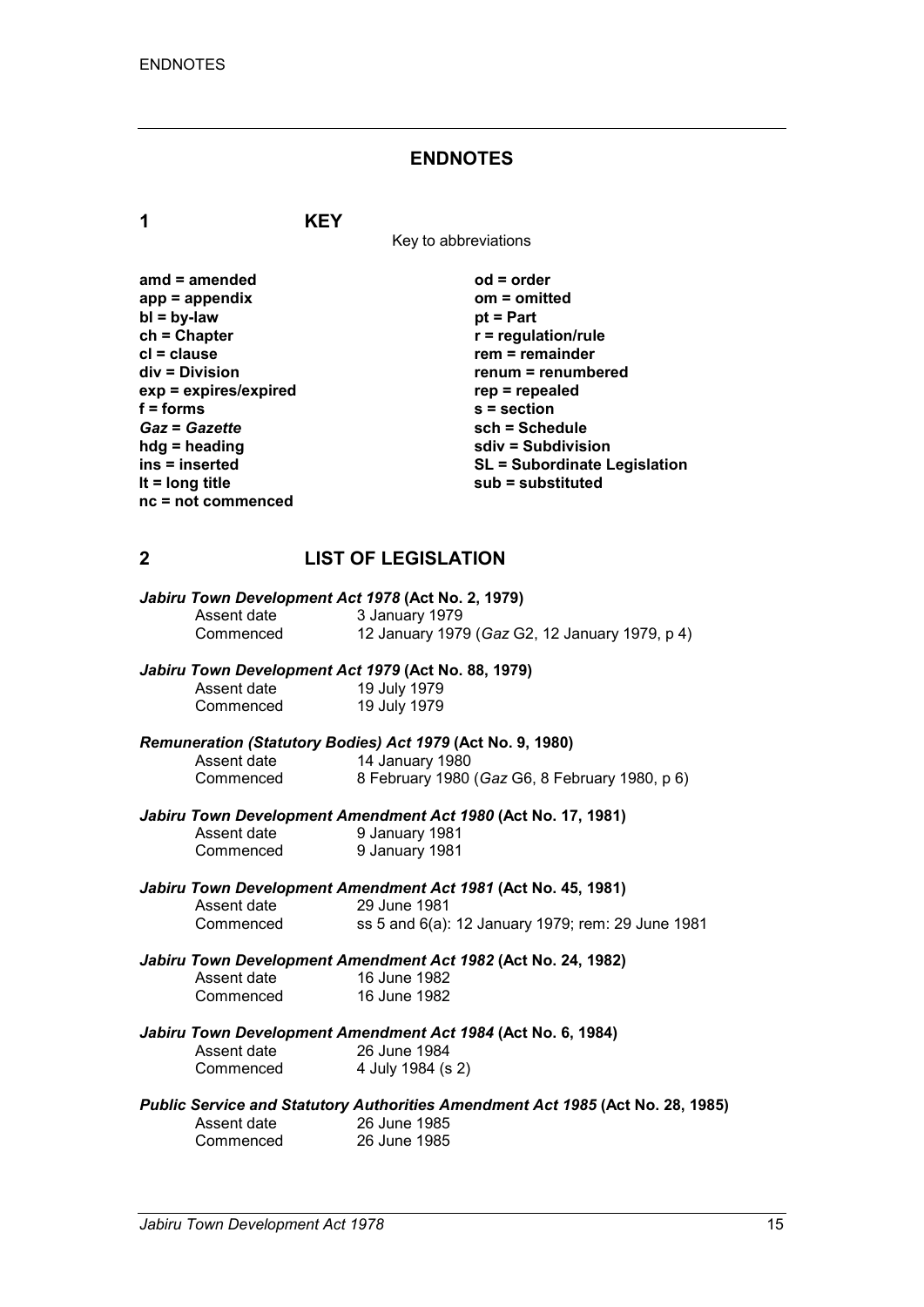|       |                                                  | Jabiru Town Development Amendment Act 1987 (Act No. 47, 1987)                                                                    |
|-------|--------------------------------------------------|----------------------------------------------------------------------------------------------------------------------------------|
|       | Assent date                                      | 16 November 1987                                                                                                                 |
|       | Commenced                                        | 27 January 1988 (Gaz G4, 27 January 1988, p 2)                                                                                   |
|       | (Act No. 28, 1993)                               | <b>Public Sector Employment and Management (Consequential Amendments) Act 1993</b>                                               |
|       | Assent date                                      | 30 June 1993                                                                                                                     |
|       | Commenced                                        | 1 July 1993 (s 2, s 2 Public Sector Employment and<br>Management Act 1993 (Act No. 11, 1993) and Gaz S53,<br>29 June 1993)       |
|       |                                                  | <b>Financial Management (Consequential Amendments) Act 1995 (Act No. 5, 1995)</b>                                                |
|       | Assent date                                      | 21 March 1995                                                                                                                    |
|       | Commenced                                        | 1 April 1995 (s 2, s 2 Financial Management Act 1992 (Act<br>No. 4, 1995) and Gaz S13, 31 March 1995)                            |
|       | Assent date                                      | Sentencing (Consequential Amendments) Act 1996 (Act No. 17, 1996)<br>19 April 1996                                               |
|       | Commenced                                        | s 7: 19 April 1996; rem: 1 July 1996 (s 2, s 2 Sentencing Act<br>1995 (Act No. 39, 1995) and Gaz S15, 13 June 1996)              |
| 1999) |                                                  | Mental Health and Related Services (Consequential Amendments) Act 1999 (Act No. 11,                                              |
|       | Assent date                                      | 25 March 1999                                                                                                                    |
|       | Commenced                                        | 1 February 2000 (s 2, s 2 Mental Health and Related Services<br>Act 1998 (Act No. 63, 1998) and Gaz G3, 26 January 2000,<br>p 2) |
|       | Statute Law Revision Act 1999 (Act No. 27, 1999) |                                                                                                                                  |
|       | Assent date                                      | 18 June 1999                                                                                                                     |
|       | Commenced                                        | 18 June 1999                                                                                                                     |
|       |                                                  | Jabiru Town Development Amendment Act 2008 (Act No. 24, 2008)                                                                    |
|       | Assent date<br>Commenced                         | 30 June 2008<br>1 July 2008 (s 2)                                                                                                |
|       |                                                  |                                                                                                                                  |
|       | Assent date                                      | Local Government Amendment Act 2013 (Act No. 28, 2013)<br>8 November 2013                                                        |
|       | Commenced                                        | 8 November 2013                                                                                                                  |
|       |                                                  |                                                                                                                                  |
| 3     |                                                  | <b>SAVINGS AND TRANSITIONAL PROVISIONS</b>                                                                                       |
|       |                                                  | s 21 Jabiru Town Development Amendment Act 1984 (Act No. 6, 1984)                                                                |
| 4     |                                                  | <b>GENERAL AMENDMENTS</b>                                                                                                        |

General amendments of a formal nature (which are not referred to in the table of amendments to this reprint) are made by the *Interpretation Legislation Amendment Act 2018* (Act No. 22, 2018) to: ss 1, 6, 13, 28 and 35.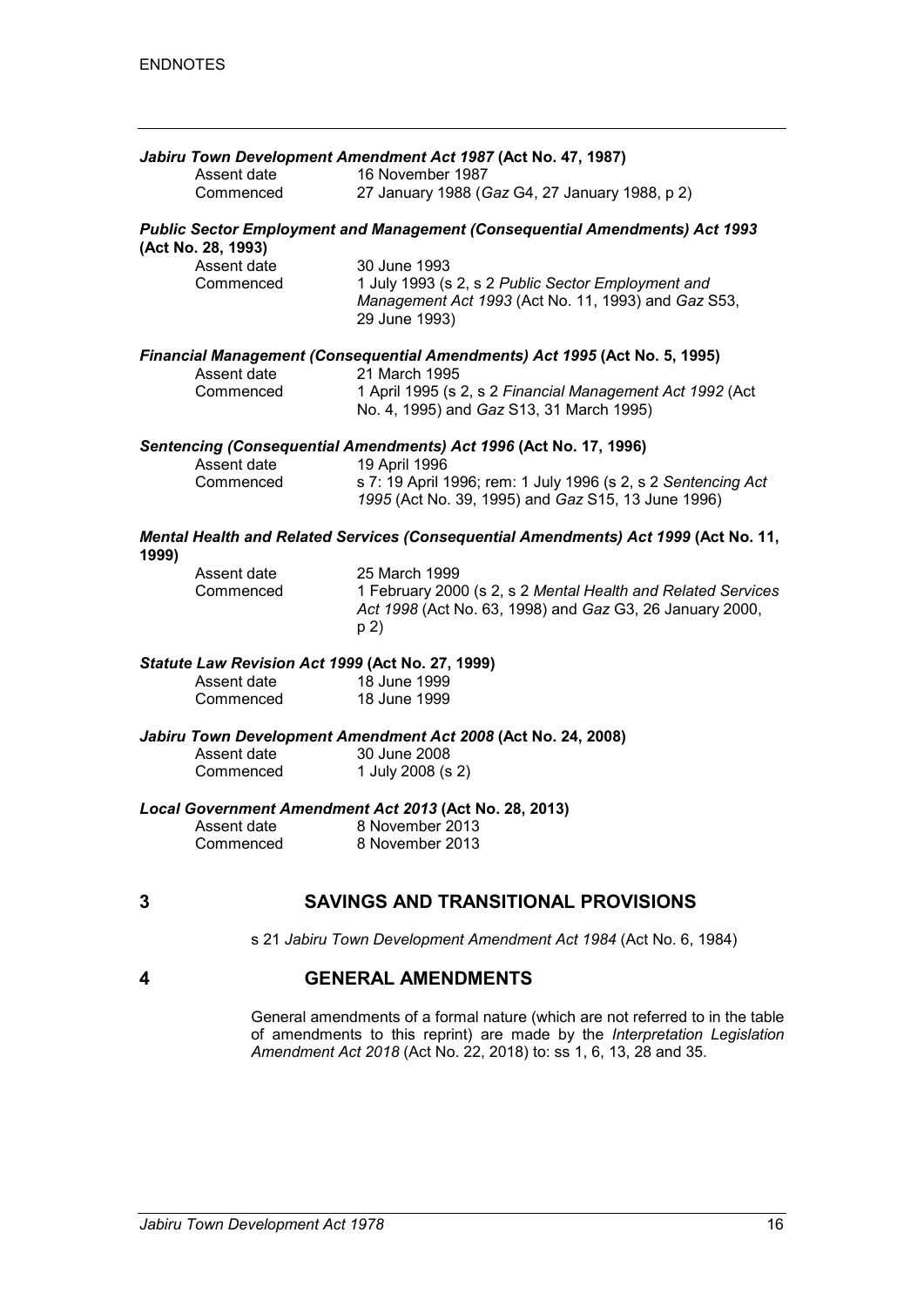# **5 LIST OF AMENDMENTS**

| s 3          | amd No. 88, 1979, s 3; No. 17, 1981, s 3; No. 45, 1981, s 4; No. 6, 1984, s 4;<br>No. 24, 2008, s 4; No. 28, 2013, s 61 |
|--------------|-------------------------------------------------------------------------------------------------------------------------|
| s 4          | amd No. 88, 1979, s 4                                                                                                   |
| s 6          | amd No. 28, 1993, s 3                                                                                                   |
| s 11         | rep No. 9, 1980, s 6                                                                                                    |
| s 13         | amd No. 27, 1999, s 15                                                                                                  |
| s 14A        | ins No. 17, 1981, s 4                                                                                                   |
|              |                                                                                                                         |
| s 15         | amd No. 88, 1979, s 5; No. 45, 1981, s 5; No. 24, 2008, s 5                                                             |
| s 16         | amd No. 17, 1981, s 5; No. 45, 1981, s 6; No. 24, 2008, s 6                                                             |
| s 16A        | ins No. 45, 1981, s 7                                                                                                   |
| s 17         | sub No. 45, 1981, s 8                                                                                                   |
|              | rep No. 24, 2008, s 7                                                                                                   |
| s 18         | rep No. 24, 2008, s 7                                                                                                   |
| s 19         | amd No. 17, 1981, s 6                                                                                                   |
| s 19A        | ins No. 45, 1981, s 9                                                                                                   |
|              | amd No. 6, 1984, s 5                                                                                                    |
|              | sub No. 24, 2008, s 8                                                                                                   |
| s 19B        | ins No. 6, 1984, s 6                                                                                                    |
| pt IIIAA hdg | ins No. 6, 1984, s 7                                                                                                    |
|              | rep No. 24, 2008, s 9                                                                                                   |
| s 22         | rep No. 88, 1979, s 6                                                                                                   |
|              | ins No. 6, 1984, s 7                                                                                                    |
|              | rep No. 24, 2008, s 9                                                                                                   |
| s 23         | amd No. 45, 1981, s 10                                                                                                  |
|              | sub No. 6, 1984, s 7                                                                                                    |
|              | rep No. 24, 2008, s 9                                                                                                   |
| s 24         | sub No. 6, 1984, s 7                                                                                                    |
| s 25         | rep No. 24, 2008, s 9                                                                                                   |
| pt IIIA hdg  | ins No. 24, 1982, s 2                                                                                                   |
|              | amd No. 6, 1984, s 8                                                                                                    |
|              | rep No. 24, 2008, s 9                                                                                                   |
| s 25A        | ins No. 24, 1982, s 2                                                                                                   |
|              | amd No. 6, 1984, s 9                                                                                                    |
|              |                                                                                                                         |
|              | rep No. 24, 2008, s 9                                                                                                   |
| s 25B        | ins No. 24, 1982, s 2                                                                                                   |
|              | sub No. 6, 1984, s 10                                                                                                   |
|              | rep No. 24, 2008, s 9                                                                                                   |
| s 25C        | ins No. 24, 1982, s 2                                                                                                   |
|              | sub No. 6, 1984, s 10                                                                                                   |
|              | rep No. 24, 2008, s 9                                                                                                   |
| s 25D        | ins No. 24, 1982, s 2                                                                                                   |
|              | sub No. 6, 1984, s 10                                                                                                   |
|              | amd No. 47, 1987, s 4                                                                                                   |
|              | rep No. 24, 2008, s 9                                                                                                   |
| ss 25DA -    |                                                                                                                         |
| 25DB         | ins No. 6, 1984, s 10                                                                                                   |
|              | rep No. 24, 2008, s 9                                                                                                   |
| s 25E        | ins No. 24, 1982, s 2                                                                                                   |
|              | amd No. 6, 1984, s 20; No. 47, 1987, s 5                                                                                |
|              | rep No. 24, 2008, s 9                                                                                                   |
| s 25F        | ins No. 24, 1982, s 2                                                                                                   |
|              | sub No. 6, 1984, s 11                                                                                                   |
|              | rep No. 24, 2008, s 9                                                                                                   |
| s 25G        | ins No. 24, 1982, s 2                                                                                                   |
|              | amd No. 47, 1987, s 6; No. 17, 1996, s 6                                                                                |
|              | rep No. 24, 2008, s 9                                                                                                   |
|              |                                                                                                                         |